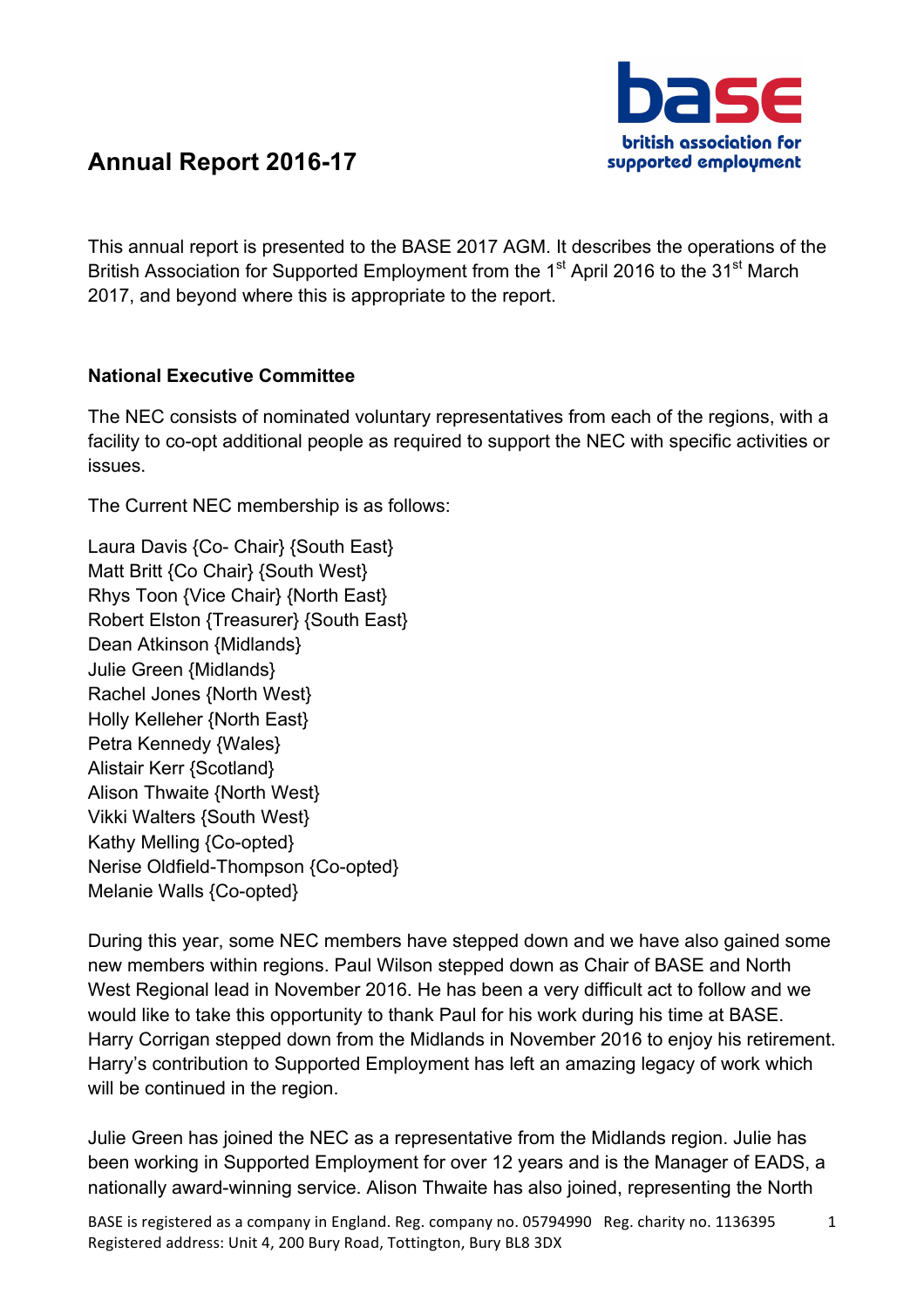West region. Alison is an Employment Development Officer with the Down's Syndrome Association's WorkFit service.

I want to thank all the NEC members who volunteer their time and expertise both within the regions but also at Board level. Their commitment and connection to the regions is vital to the work of BASE and without them the organisation wouldn't function. I would also like to thank the organisations that employ the NEC members and the ongoing commitment to enable them to support the work of BASE.

I want to thank the three members of the NEC who were co-opted onto the committee for 2016-17: Mel Walls has continued to represent the Supported Business agenda, Kathy Melling who is supporting the organisation around education/transition and Nerise Oldfield-Thompson, who is leading on accreditation and, along with Kathy, continues to support the development and delivery of both the non-accredited and accredited qualifications. All three members do above and beyond to support BASE.

This is our first year as Co-chairs of BASE and it continues to be a pleasure to connect with so many passionate people within our Membership and wider networks, who are passionate about Supported Employment.

#### **Staff**

BASE continues to be led by Huw Davies the Chief Executive whose passion and knowledge is recognised across the sector and continues to strive to meet the organisations vision. Huw remains the cornerstone of the organisation and we would like to take this opportunity to thank him for the work he does.

Huw is supported by an Associate who is commissioned to undertake a specific role, Gillian Parker continues to ensure that BASE has a visible and up to date presence on social media.

# **Membership**

During 2016-2017 BASE had 157 full member organisations and 9 Associate members. BASE is lucky to have such dynamic and passionate members who champion the employment rights of people with a disability across the UK and internationally.

It continues to be challenging times for many of our members, with services under continued threat. However, despite these challenges, membership levels have increased this year.

As an association, the regional leads continue to hold regular regional network meetings across the regions as a way of providing consultation, debate, updates and presentations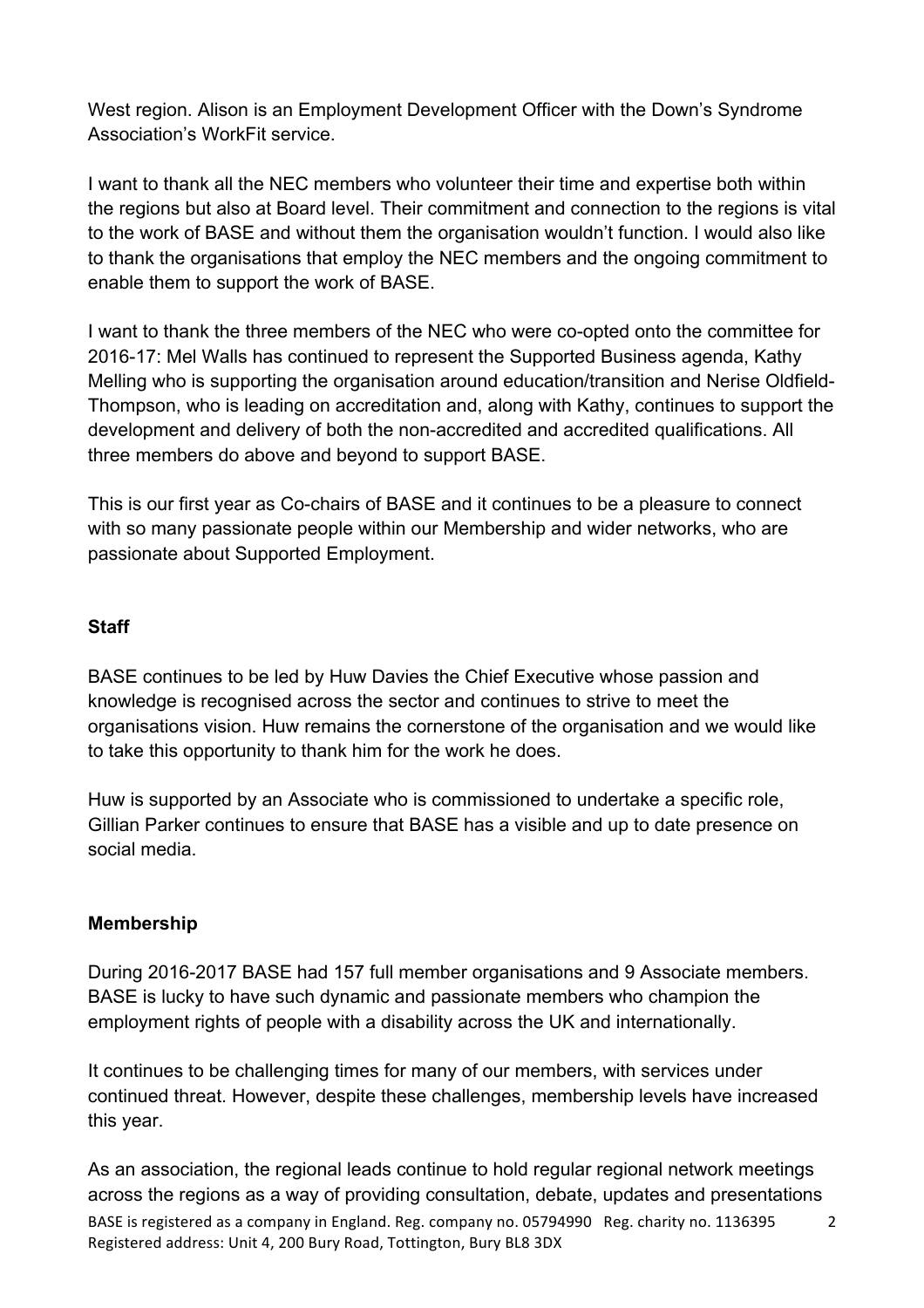to our members. BASE is continuously looking to improve the opportunities to connect with its members and welcomes any feedback on how this can be achieved.

Our 2016 conference was attended by around 180 delegates and was a great success. The feedback from members was overall very positive and, as always, the awards remain a highlight of the conference.

BASE has refreshed its website and it is now easier to find the information needed to support members. Together with our e-bulletins and social media, it continues to provide up to date information on best practice, resources, research and links to work happening around the country.

# **Collaborations and partnership work**

BASE has been integral to establishing the Department for Work and Pensions proof of concept in Supported Employment. This is an exciting opportunity for the sector to demonstrate the effectiveness of the Place, Train and Maintain model. The DWP have chosen 9 pilot sites across the UK to deliver against the 18-month program and BASE was thrilled that all sites chosen were members. The sector is excited to see how this develops and the opportunities it may bring in the future.

BASE completed the DfE-funded project, *Employment is Everyone's Business*, which was jointly delivered with NDTi and has since been commissioned to support the second phase which focuses on embedding Supported Employment models into mainstream education provision across Berkshire.

As well as preparation for the Work and Health program starting later this year, BASE has been involved in a range of policy task groups, including areas such as Access to Work, the follow-on to Specialist Employability Support, the expansion of IPS, assisted apprenticeships, supported internships and we led on the refresh of the National Occupational Standards.

BASE has had a constructive year for collaboration and has achieved some positive outcomes for the sector by doing so. The organisation will continue to look at opportunities to collaborate over the coming year.

# **Training and Consultancy**

BASE's not-for-profit community interest company, Inclusive Trading CIC, continues to deliver a range of bespoke and off the shelf training and consultancy services on behalf of BASE. There continues to be an extensive programme of training both in the nonaccredited and accredited training which has been developed by BASE. Inclusive Trading